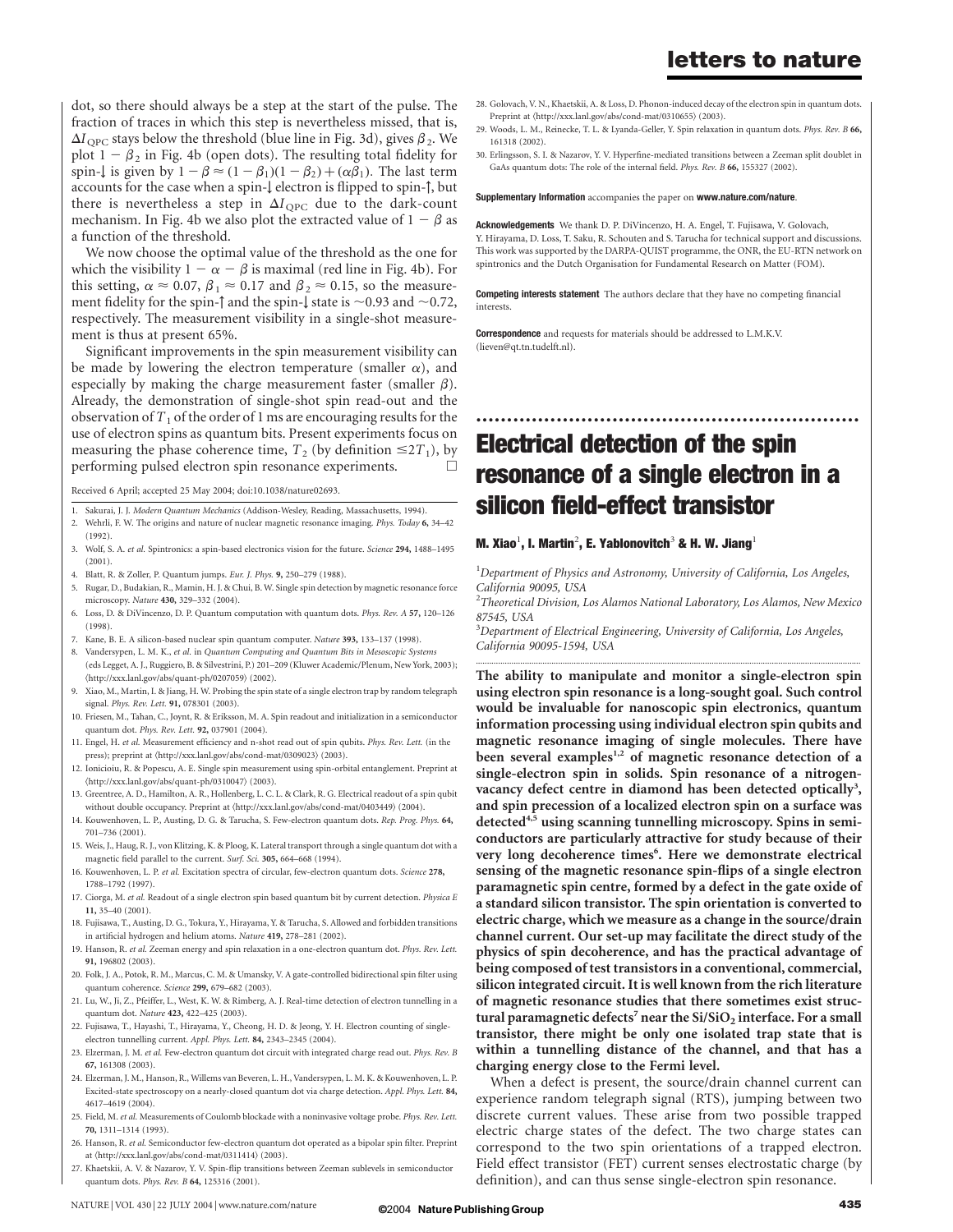## letters to nature

In view of the high degree of perfection of silicon devices, 80% of the transistors that we tested actually had no such trap states at all. In those cases we applied a high voltage spike to the gate in an attempt to induce a paramagnetic defect for study. Electron spin in low-transition-temperature semiconductors is now recognized<sup>8</sup> to have considerable potential for storing and manipulating quantum information. Some proposed qubit architectures trap electron spin in a controlled potential well<sup>9</sup> at the Si-Ge interface<sup>10</sup> and use transistor-like structures $11$  for sensing.

Figure 1a sketches a simplified version of the transistor device in our experiment. The essential requirement for detecting a single spin flip is the conversion of spin-orientation to electric charge. In our approach, the Fermi level is adjusted so that it lies between the upper and lower Zeeman levels as illustrated in Fig. 1b. If the lower Zeeman level is occupied by one electron, as in Fig. 1b, it cannot accept any additional electrons from the Fermi level. If only the upper Zeeman level is occupied, as in Fig. 1c, then an additional electron can be transferred from the Fermi sea to the lower Zeeman level. The distinction between two trapped charges  $2e^-$  (in Fig. 1c) versus one trapped charge  $1e^-$  (in Fig. 1b) can be sensed, because an FET is basically an electrometer. Thus spin orientation is converted to electric charge, which is sensed by the source/drain current in an FET transistor.

Our n-channel Si transistors are operated near pinch-off, where the channel size is roughly  $300 \text{ nm}$  wide  $\times 240 \text{ nm}$  long. The signature of a single trap state is shown in the RTS source/drain current of Fig. 2a. Superimposed on the monotonically increasing background source/drain current is stochastic switching between two discrete values of channel current. This switching is the wellknown RTS (for a comprehensive review, see ref. 12) that is a hallmark of the capture and emission of one electron by a single trap state. The well-defined RTS evolution in Fig. 2a demonstrates that over the 690 to 740 mV range, the trap is energetically well isolated from other traps.

A filled trap implies electrostatic repulsion that diminishes the channel current. At high gate voltages (near point A in Fig. 2a), the Fermi level  $E_F$  is well above the trap level  $E_T$ . Thus the trap is almost always filled, repelling electrons and allowing less current to flow in the source/drain channel. In contrast, at low gate voltages (near point C in Fig. 2a) when  $E_F$  is well below  $E_T$ , the trap is empty most of the time and the high current state is more probable. At the midpoint, when  $E_F \approx E_T$  (near point B in Fig. 2a) the probability of the trap filling is about 50%. Thus the source/drain current senses the charge state of the trap.

The trap studied here is a very stable defect because the behaviour is reproducible over many thermal cycles from room temperature to liquid  $He<sup>3</sup>$  temperatures. From the signal-to-noise ratio, we find that the charge sensitivity of the our data acquisition system is  $\sim$ 10<sup>-4</sup> e Hz<sup>-172</sup>.

The Zeeman shift of the single trap<sup>13</sup> can readily be identified by studying the trap energy shift of the point at which the probability of the trap filling is 50% (where  $E_F$  lines up with the trap energy  $E_T$ ), as a function of magnetic field. Figure 2b shows the Zeeman shift of this point as a function of an in-plane magnetic field. The trap energy shift was inferred from the gate voltage shift by using the procedure in ref. 13.

On the basis of the sign of the Zeeman shift, ref. 13 shows that the charging transition transfers from a single-charge state  $1e^-$  to a double-charge state  $2e^-$ ; that is, the charging is  $1 \rightarrow 2$  rather than  $0 \rightarrow 1$ . In the energy diagram of Fig. 1b, the empty trap is modelled as an unpaired electron (for example, a dangling bond) that occupies the level  $E_T$  (the central red dashed line). In the presence of the magnetic field B, the single-electron state undergoes Zeeman splitting, indicated by the two solid lines at energies  $E_T \pm (1/2)E_Z$ . At low temperatures and high fields, only the lower spin state is occupied. If  $E_F$  is raised, an additional electron from the channel can tunnel into the upper spin state in Fig. 1b, forming a two-electron singlet state (for example, a lone pair). Thus the Fermi energy required for forming the two-electron state would increase when B is increased, as suggested by Fig. 2b. In contrast, an initially 'spinless' empty trap would fill the lower Zeeman level, producing the opposite field dependence—that is, the required Fermi energy would decrease with increasing B, contrary to observation. Therefore the initial empty trap begins in a  $1e^-$  paramagnetic state  $(S = 1/2)$  (high current state) while the filled trap (lower current state) is a  $2e^-$  singlet state.

Our electron spin resonance (ESR) detection scheme is based on the changing balance between the two source/drain current states of the transistor, when the Larmor precession frequency produces spin flips. In effect, this is transistor-current-detected ESR, as illustrated in Fig. 1c. When the paramagnetic spin flips, the lower Zeeman level becomes available for trapping an additional electron. The trapping event diminishes the average source/drain current. A rate equation analysis of this trap/channel configuration gave<sup>14</sup> the ESR-induced change in trap-filling probability.

To detect the ESR-microwave-induced change, we measured channel current at a fixed microwave frequency for 300 ms, during which there are about a few thousand RTS switching events, yielding good statistics for the average source/drain current. Figure 3a represents a fragment of such a trace over a 1 ms time interval. To complete the current versus magnetic field dependence, full 300-ms traces are taken at 150–250 different magnetic fields.



**Figure 1** The mechanism for spin-to-charge conversion. **a**, A single paramagnetic trap, situated in a standard commercial n-channel Si FET that constitutes our sample. **b**, The Zeeman-split trap level relative to the FET channel Fermi level. The Fermi level would have to shift towards the upper Zeeman level to reach 50% occupation probability. (The singly

occupied state should actually be down-shifted by the Coulomb correlation energy  $U$ , not shown.) c, If the spin flips under ESR, the lower Zeeman level can become filled, producing the doubly occupied trap.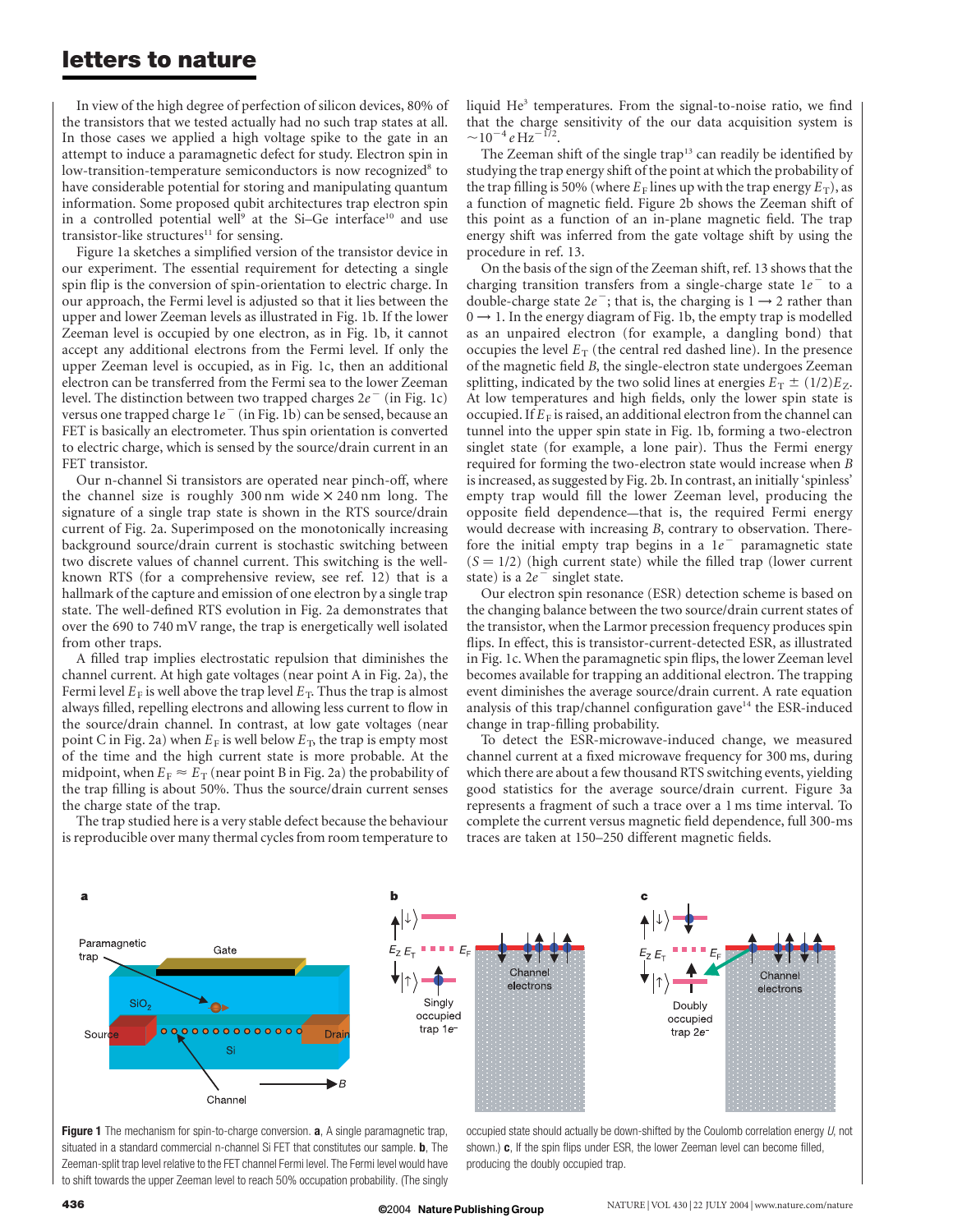Because the signals are sometimes noisy, a systematic statistical procedure was used to measure the trap charge state. A histogram of the source/drain current data versus time was plotted as shown in Fig. 3c. In the histogram, the empty and filled trap states are represented by the large and small peak, respectively. For the perfect case of two discrete states, we expect two narrow peaks in the histogram. The broadening of the peaks in Fig. 3c is caused by noise. The charge trapping probability ratio is proportional to the area ratio of the two peaks. For certain traps, whose charge produces only a small change in source/drain channel current, an additional step was taken to avoid noise errors. A sophisticated algorithm15, for detection of abrupt step changes, was executed numerically. Figure 3a is the raw RTS, containing noise, whereas Fig. 3b shows the noiseless two-state switching, reconstructed by the algorithm.

We now present the ESR detection results for the single paramagnetic trap. Figure 4a shows the change in average source/drain current induced by a microwave frequency of 45.1 GHz. In Fig. 4a, an ESR peak in average current is centred around 16,025 G. Averaging blocks of four adjacent magnetic fields, the signal/noise ratio is  $>4:1$ , and the ESR feature is reproducible in different runs, and for different traps, in different samples.

We find that the ESR signal is most pronounced in the range of gate voltages corresponding to a paramagnetic (nearly empty) trap



Figure 2 Random telegraph signal senses the defect energy level. a, The channel current I was recorded over a narrow gate voltage ramp from 690–740 mV, swept in a 30-ms time interval, with a 1-mV source/drain bias voltage at 1.3 K. The discrete upper and lower current states sense the two charge states, which can monitor the two electron spin states. **b**, The positive Zeeman shift of the trap energy versus magnetic field implies a  $1e^{-}$  to  $2e^{-}$  transition in the defect, rather than a  $0e^{-}$  to  $1e^{-}$  transition. The error bars indicate the standard deviation in the raw data.

(that is, between points B and C in Fig. 2a). This is consistent with our assignment of filled and empty trap states.

The ESR signature is only found at temperatures below about 1 K. At those temperatures, the electron magnetic moment is substantially polarized, and in any case, microwave heating limits the temperature. From the RTS Boltzmann occupation probability as a function of voltage<sup>13</sup>, we find that the effective temperature rises to about 1.5 Kwhen a moderate microwave power of 0.1 mW is applied to the sample, even though the bath temperature still remains at about 0.4 K. The sensitivity of our time-averaged readout is thus limited by the microwave heating. From our signal-to-noise ratio, we estimate that our ESR signal could be read in a single shot, if the ESR were driven by a pulsed 180-GHz source. In the future, heating can be avoided by using g-tensor modulation<sup>16,17</sup> for single spin rotation.

Similar runs have been carried out at other frequencies and in various samples. The ESR magnetic resonance as a function of microwave frequency is plotted in Fig. 4b. For  $hf = g\mu_B B$ , a g-factor of 2.02  $\pm$  0.015 is obtained. For a g-factor reference we used both a bulk Si crystal doped with  $2 \times 10^{18}$  cm<sup>-3</sup> phosphorous; and the channel electrons in our n-channel Si transistor (Fig. 1a). Both agreed with the well-established values of  $g \approx 1.998$ . Because conduction electrons always<sup>18</sup> have  $g < 2$ , and paramagnetic centres in  $SiO<sub>2</sub>$  always<sup>7</sup> have  $g > 2$ , our results indicate a paramagnetic centre in the oxide, or at the  $SiO<sub>2</sub>/Si$  interface. Our observed g-value is somewhat larger than that for some known paramagnetic centres near the  $Si/SiO<sub>2</sub>$  interface. A  $P<sub>b</sub>$  paramagnetic centre is known to



Figure 3 Detailed analysis of the random telegraph signal. a, The raw random telegraph data displayed for a time interval of 1 ms. **b**, An algorithm for detection of abrupt changes is applied to the raw data to reconstruct the two RTS levels. This procedure reduces the statistical errors due to noise. c, A histogram of the time-domain data. The large and small peaks represent the empty and filled trap states, respectively.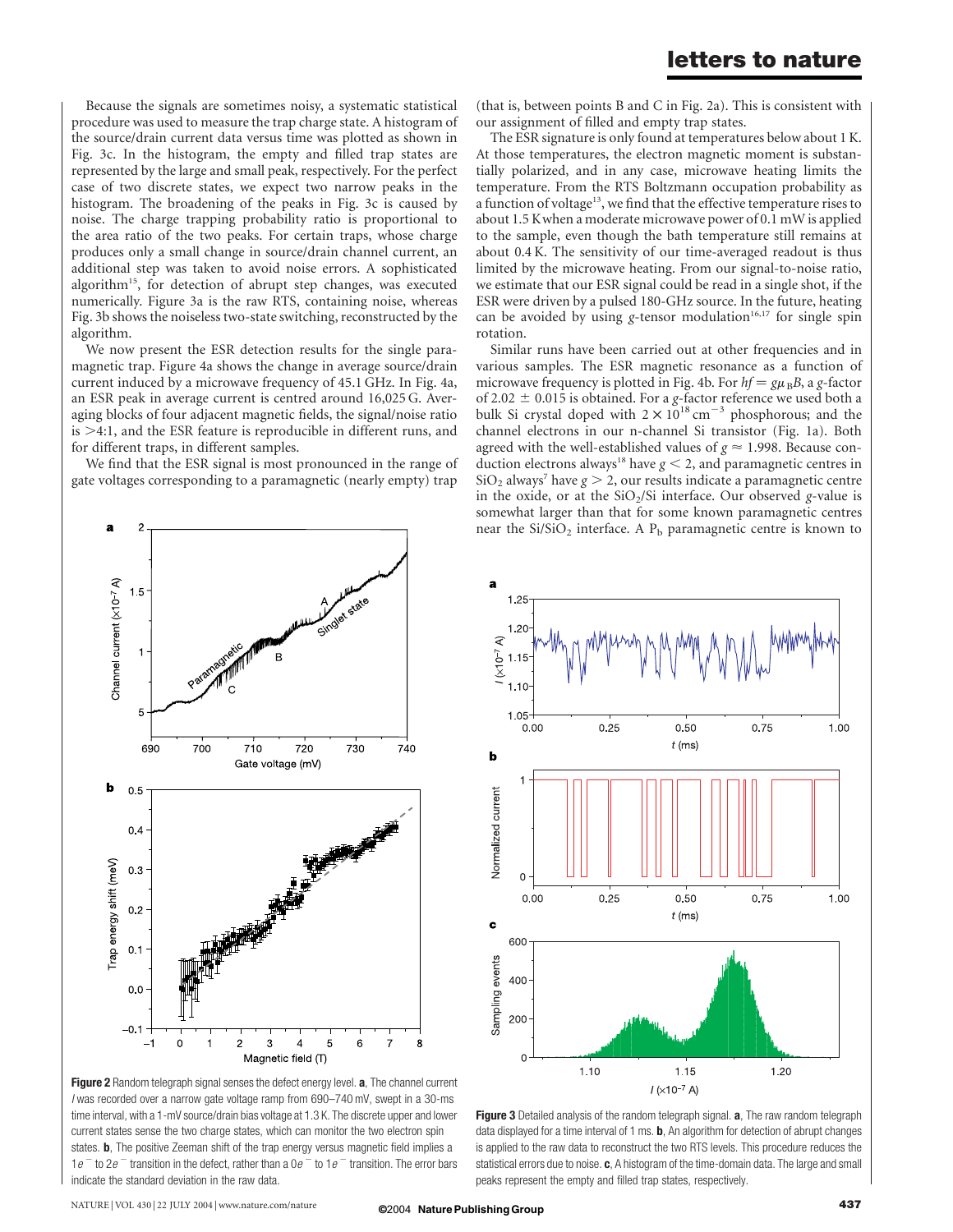## letters to nature

have a g-factor of 2.006 along the  $\langle 100 \rangle$  direction, whereas the E<sup>'</sup> centre is expected to have  $g = 2.001$ . One possibility is that we are looking at a centre that has a local structure different from that of these two typical examples. Another possibility is that the low-

Figure 4 The single electron ESR signal. a, The single-occupancy trap probability, and the average source/drain current, versus magnetic field for a fixed microwave frequency. The peak represents electron spin resonance. The error bars (about 1%) indicate the standard deviation in a 300-ms data set averaged over four adjacent magnetic fields. **b**, The linear relationship of resonant magnetic field versus microwave frequency indicates a  $g$ -factor of  $2.02 \pm 0.015$ .

3,000

2,000

Number of jumps

density conduction channel electrons might have slight ferromagnetic ordering, giving rise to a local field that slightly increases the apparent g-factor of the trap.

The full-width, half maximum linewidth of the observed resonance is about 5–10 G, which corresponds to the spin-spin relaxation time  $T_2$  of about 0.1  $\mu$ s. This time is much less than the typical  $100$ - $\mu$ s lifetime for isolated paramagnetic spins (the paramagnetic E' centre in irradiated fused quartz has a  $T_2$  of about 25  $\mu$ s at room temperature; see for example, ref. 19) in  $SiO<sub>2</sub>$ . There might be additional decoherence caused by the conduction electrons in the channel, or it might be caused by power broadening. Indeed, our microwave power produces a Rabi frequency  $\gamma H_1 \approx 10$  kHz, comparable to the trap tunnelling time of about 20 kHz, where  $\gamma$  is the gyromagnetic ratio and  $H_1$  is the microwave B field. For actual quantum information processing, the source/drain channel should only be un-pinched at the end of a quantum computation for readout, well within the  $T_1$  lifetime.

At the strong Rabi frequency of  $\gamma H_1 \approx 10$  kHz that is present at the end plate of our rectangular waveguide, nonlinear effects emerge. At lower microwave powers  $\gamma H_1 \approx 1$  kHz, the singleoccupancy trap probability is correctly observed to diminish under ESR, as expected from the reasoning in Fig. 1c. However at higher powers,  $\gamma H_1 \approx 10 \text{ kHz}$ , the ESR-induced-current signal inverts, leading to an increase in occupancy trap probability, as plotted in Fig. 4a. We plotted the signal at high microwave power because it has a better signal-to-noise ratio.

We also see a nonlinear ESR response in the tunnelling dynamics. As shown in Fig. 5, the frequency of RTS jumps, which is proportional to the tunnelling rate, can change as much as 10% at the ESR condition. At low microwave power,  $\gamma H_1 \approx 1$  kHz, the tunnelling rate increases at resonance, but at high Rabi frequency,  $\gamma H_1 \approx 10 \text{ kHz}$ , the tunnelling rate inverts, as shown in Fig. 5. These inverted signals in both the source/drain current, and the tunnelling frequency, are only observed for high Rabi frequencies that are comparable to the tunnelling frequency. The nonlinear ESR response may be partly associated with non-resonant microwaveinduced changes in the tunnelling rate, but we have not yet identified the dominant nonlinear mechanism.

Our evidence in support of the ESR signal arising from a single electron is summarized as follows: (1) The ESR signature is only observed in the random telegraph signal crossover region, predominantly between points B and C of Fig. 2a. (2) The random telegraph signal switching statistics, and thermal occupation probabilities, correspond to those of a single defect.  $(3)$  The g-factor value rules out channel electrons. The experiment demonstrates that an FET channel can effectively monitor the magnetic resonance of an adjacent single spin.

49.2 GHz



1ì

45 1 GH

15,800

function of field for three different microwave frequencies. The resonance positions are marked by the vertical arrows. The error bars represent the standard deviation in the given data set.

17,600

16,200

 $17,200$ 

17,400

44.4 GHz

ÎÌ

16,000

B